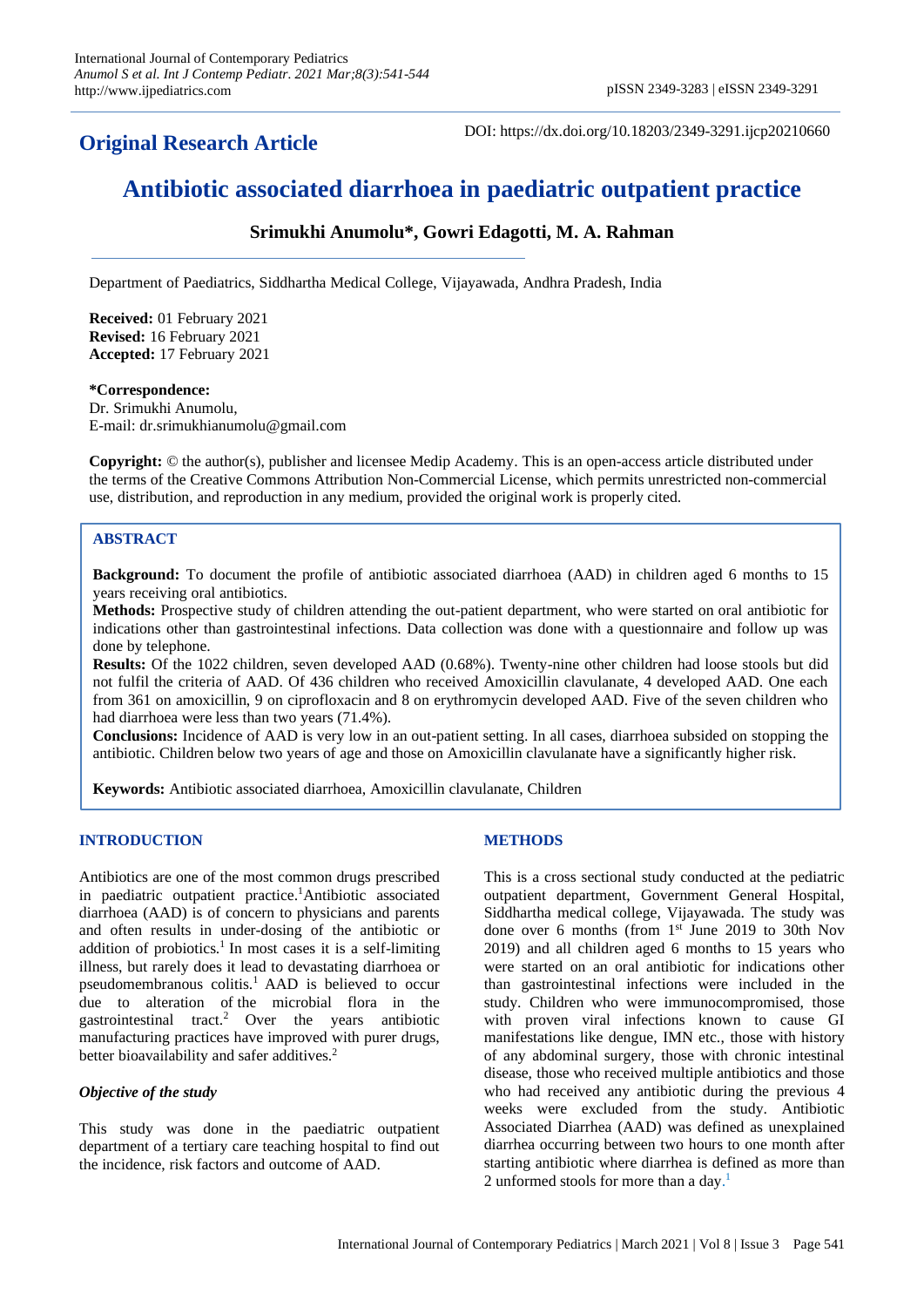A questionnaire containing all relevant details was filled by the attending pediatrician. The details were explained to the child's attendant. Phone number of the author was given to all the parents. They were asked to report back any change in consistency of the stools in the next 4 weeks. Telephone calls were made between the 5<sup>th</sup> and 7<sup>th</sup> day and again on the  $28<sup>th</sup>$  day after starting antibiotics. All those who developed diarrhea which persisted more than a day were asked to report back to the hospital and a stool culture and sensitivity was done. The antibiotic was stopped in all those in whom the diarrhea persisted for more than 48 hours. If the loose stools persisted beyond the 5<sup>th</sup> day and the stool culture was sterile, stool was tested for Clostridium difficile. The study approval was done by institutional human ethics committee, Siddhartha medical college, Vijayawada. Statistical analysis was done by using SSPS 16 software.

#### **RESULTS**

A total of 1022 children completed the study and were eligible for statistical analysis. There were 554 boys and 468 girls. Seven children developed diarrhoea that fulfilled the criteria for Antibiotic associated diarrhoea (I-0.68%). Twenty-nine other children had episodes of loose stools during the course of antibiotics but did not fulfil the criteria of AAD (Figure 1).



**Figure 1: Incidence of Antibiotic associated diarrhoea.**



**Figure 2: Indications for prescribing antibiotics.**

The indications for antibiotics were acute pharyngitis (54.1 %), Acute respiratory tract infection (32.09 %),

fever without localizing signs (3.22 %) and others (10.59%) (Figure 2).

Of the 436 children who received Amoxicillin-clavulanic acid combination 4 developed AAD. One child each from the 361 who received amoxicillin, 9 who received ciprofloxacin and 8 who received erythromycin developed AAD (Figure 3).



#### **Figure 3: Incidence of AAD based on type of antibiotic used.**

Five out of seven children (71.4%) who had diarrhoea were less than two years old. Among the two hundred and fifty-five children below two years, AAD was reported in five children  $(p<0.0002)$  (Figure 4).



#### **Figure 4: Antibiotic associated diarrhoea in less than 2 years.**

#### **DISCUSSION**

AAD is not uncommon, but generally over-emphasised in practice. It is a diagnosis of exclusion and most cases have little clinical consequence. Mild cases are due to reduced carbohydrate fermentation and impaired metabolism of bile acids or alteration in gut motility. In severe cases, changes in the gut ecosystem allow pathogens to proliferate.<sup>2</sup>

The incidence of antibiotic associated diarrhoea in our study was only 0.68%. Damrongmanee in their study on 225 children in Thailand, reported an incidence of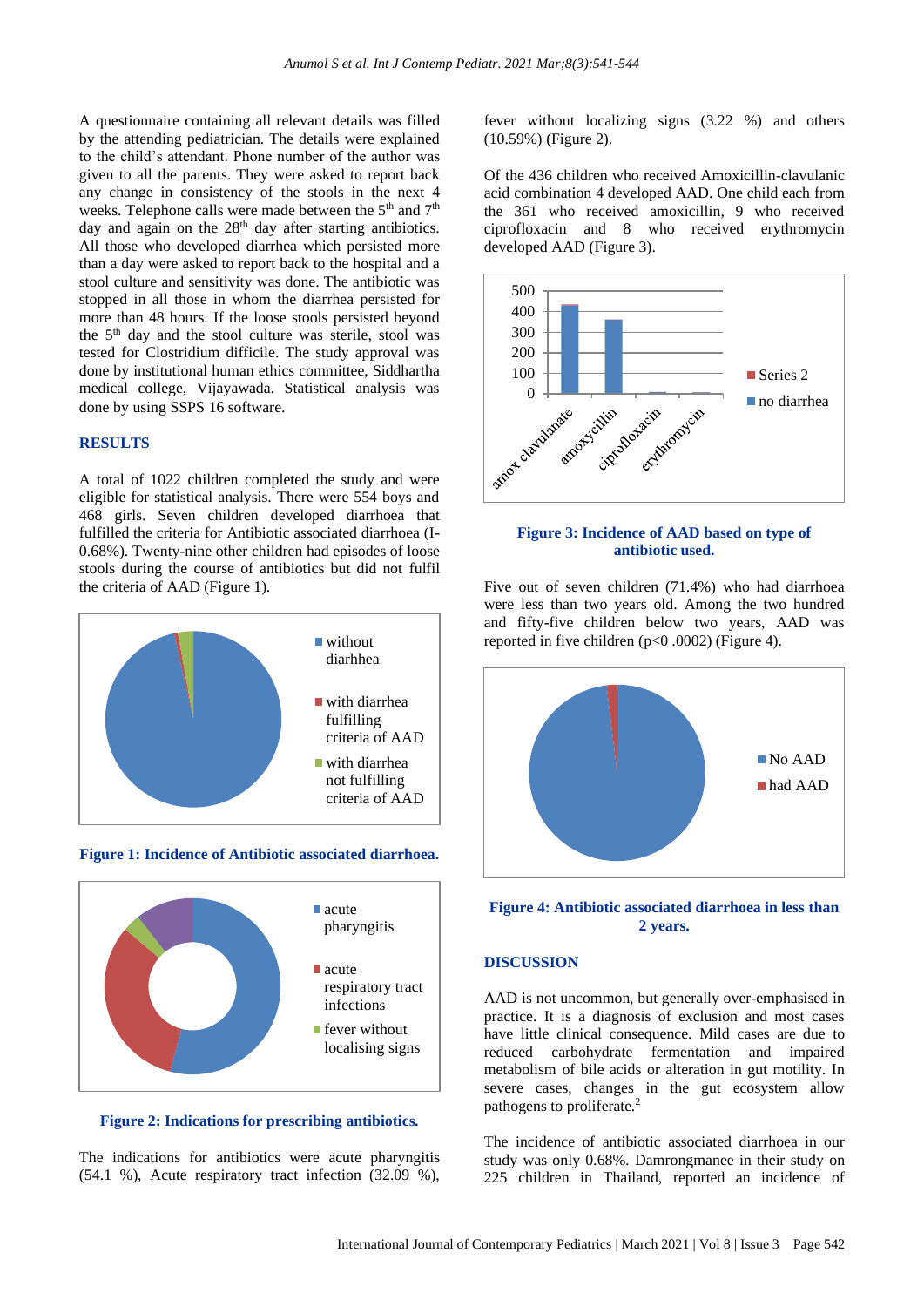6.2%. <sup>3</sup>Turke et al in their study from France on 650 children aged 1 month to 15 years, reported that 11% had an episode of AAD. No child required hospitalization. 4 While the incidence reported from Japan was 59% it was only 16% in Finland. 5,6 Mitchelle et al in a study from the US showed a prevalence of AAD as 28%.<sup>3,7</sup> Kramer et al in a study in 1985 on 2,714 children receiving antibiotic reported that 3.6% of them developed diarrhoea but AAD was not clearly defined.<sup>8</sup>

Higher prevalence was found in studies with smaller samples or those which did not follow the standard definition or in those where amoxy-clavunate was the only antibiotic used. 9 In general, the incidence of AAD is higher in developed countries, with older studies reporting higher numbers than recent ones. <sup>10</sup> The possible reasons for this variation in incidence may be genetic factors, differences in the micro biota or the technological advances in the drug manufacturing techniques.

In our study, the incidence of AAD was higher in children less than 2 years (P<0.0001). Turke et al have also observed that the incidence was significantly higher in children less than 2 years (18%) compared to those more than 2 years (3%).<sup>4</sup> In the study by Damrongmanee, no correlation with age was observed.<sup>5</sup> The overall high incidence of AAD in the study from US was attributed to the younger study population.

We observed a higher incidence of AAD with Amoxicillin Clavulanate, though it was not statistically significant in view of small numbers. Turke et al have also reported that AC had the highest risk. There also observed a statistically significant difference between the rate of onset of AAD associated with amoxicillin/ clavulanate compared with all other antibiotics combined.

Damrongmanee et al have also reported the highest incidence with amoxicillin/clavulanate (16.7%) compared to amoxicillin (6.9%) and erythromycin (11.1%), although it was not statistically significant. In the study by Kramer et al, the relative risk of diarrhoea was low for penicillins and amoxicillin and highest for cloxacillin, with amoxclav being not available at the time of study.

Pseudomembranous colitis due to Clostridium difficile is the most dreaded form of AAD. In a study in 1989 on hospitalized children there were 111 cases of AAD, in which only 4 stool samples were positive for CF, while 3 of the 111 controls also showed CF.<sup>11</sup> They concluded that CF was not an important pathogen for AAD in children in India. Among the 544 cases of antibiotic associated diarrhoea during a 5 years period in a tertiary hospital in India in 1994, there were only 37 positive cases, two thirds of whom were from Oncology. $12$  The majority of cases were above 60 years of age and there were only 3 children. They also reported a gradual decline in the incidence of CD over the years. There were no cases of clostridium difficile in our study.

Our study shows that the incidence of antibiotic associated diarrhoea in children is very low in out-patient setting. In all cases it was a self-limiting illness and children below two years of age and those on Amoxicillin Clavulanic acid were at higher risk. The current practice of combining probiotics with oral antibiotics as a routine does not appear rational or evidence based.

#### *Limitations*

The sample size is less. The sample taken doesn't represent multiple ethnicities and global population. It is not randomized and doesn't have a control group.

#### **CONCLUSION**

Incidence of antibiotic associated diarrhea in children is very low in out-patient department setting (I-0.68%). In all cases diarrhea is self-limiting without any complications. Children below two years of age had a statistically significant higher incidence AAD (p value-0.0002). Antibiotic associated diarrhea is uncommon with oral antibiotics in outpatient practice. Children below two years of age and those on Amoxicillin clavulanate have a significantly higher risk than others.

*Funding: No funding sources Conflict of interest: None declared Ethical approval: This study was approved by Ethics and Research Committee of Siddhartha Medical College, Vijayawada*

#### **REFERENCES**

- 1. Dominique T, Bernet JP, Jacques M, Helene K, Patrick G, Olivier W, et al. Incidence and risk factors of oral antibiotic-associated diarrhea in an outpatient pediatric population. J Pediatr Gastroenterol Nutr. 2003;37:22-26.
- 2. Wistrom J, Norby SR, Myhre EB, Eriksson S, Granstorm G, Lagergren L, et al. Frequency of antibiotic associated diarrhea in 2462 antibiotic treated hospitalized patients: a prospective study. J Antimicrob Chemother. 2001;47:43-50.
- 3. Clausen MR, Bonnen H, Tvede M, Motensen PB. Colonic fermentation to short-chain fatty acids is decreased in antibiotic-associated diarrhea. Gastroenterology. 1991;101:1497-504.
- 4. Damrongmanee A, Ukarapol N. Incidence of antibiotic-associated diarrhea in a pediatric ambulatory care setting. J Med Assoc Thai. 2007;90(3):513-7.
- 5. Seki H, Shiohara M, Matsumura T, Miyagawa N, Tanaka M, Komiyama A, et al. Prevention of antibiotic-associated diarrhea in children by Clostridium butyricum MIYAIRI. Pediatr Int. 2003;45:86-90.
- 6. Arvola T, Laiho K, Torkkeli S, Mykkanen H, Salminen S, Maunula L, et al. Prophylactic Lactobacillus GG reduces antibiotic-associated